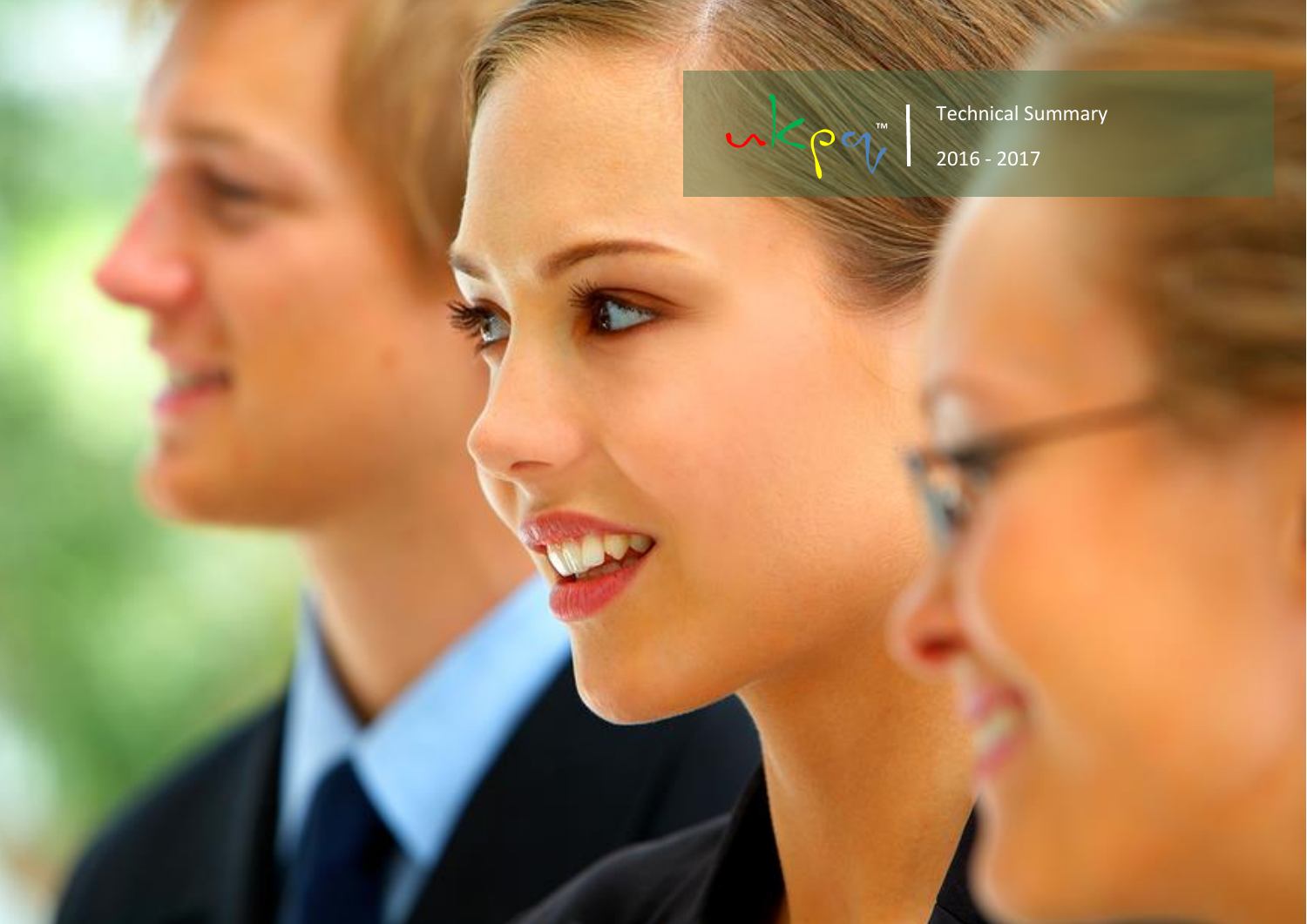*Everything we do is backed by an unrivalled record of success, and a dedicated team, empowered to meet your needs…*

*…you can count on it.*

UKPQ™ is a personality questionnaire that has been one of the most modern instruments available. It should be remembered that the language and appropriate behaviours to the 1940's, the 1960's – or beyond.

The UKPQ™ measures twenty scales in total. These comprise sixteen different personality dimensions, and four 'distortion' scales. Each of the dimensions is bi-polar – the opposing 'extremes' represent and measure opposite personality traits (e.g. Interpersonal Warmth vs. Interpersonal Coolness; Openness to Change vs. Resistance to Change etc.).



**With a high presence in the UK, ASDTi provide a range of services to the 11-19 and Sixth-Form sectors**

| MORE WORK-FOCUSED - LESS WORK-<br><b>FOCUSED</b> | EMOTIONAL - SELF-CONTROLLED           |                                                                             |
|--------------------------------------------------|---------------------------------------|-----------------------------------------------------------------------------|
|                                                  | <b>GENUINE – PERSUASIVE</b>           |                                                                             |
| WARM & FRIENDLY - COOL & RESERVED                | PREFERS FLEXIBILITY - PLANS AHEAD     |                                                                             |
| <b>DETAIL-CONSCIOUSNESS - FLEXIBILITY</b>        | DOESN'T LIKE TO FOLLOW RULES - ENJOYS |                                                                             |
| LESS WORK-STAMINA - MORE WORK-                   | <b>FOLLOWING RULES</b>                |                                                                             |
| <b>STAMINA</b>                                   | RELAXED - WORRYING                    | <b>Four Distortion Scales are also included</b>                             |
| <b>OPEN TO CHANGE - TRADITIONAL</b>              | CONSULTATIVE - NON-CONSULTATIVE       | LESS SOCIALLY DESIRABLE ANSWERS - MORE SOCIALLY<br><b>DESIRABLE ANSWERS</b> |
| <b>OUTGOING - SOLITARY</b>                       | AWARE OF IMPACT ON OTHERS - NON-      | LESS ACQUIESCENCE - MORE ACQUIESCENCE                                       |
| <b>ASSERTIVENESS - PASSIVITY</b>                 | <b>AWARE</b>                          | LESS RANDOMLY RESPONDING - MORE RANDOMLY                                    |
| PESSIMISTIC ABOUT SUCCESS - OPTIMISTIC           | MORE MODEST AND HUMBLE - LESS         | <b>RESPONDING</b>                                                           |
| <b>ABOUT SUCCESS</b>                             | <b>MODEST</b>                         | LESS CENTRAL TENDENCY - MORE CENTRAL TENDENCY                               |
|                                                  |                                       |                                                                             |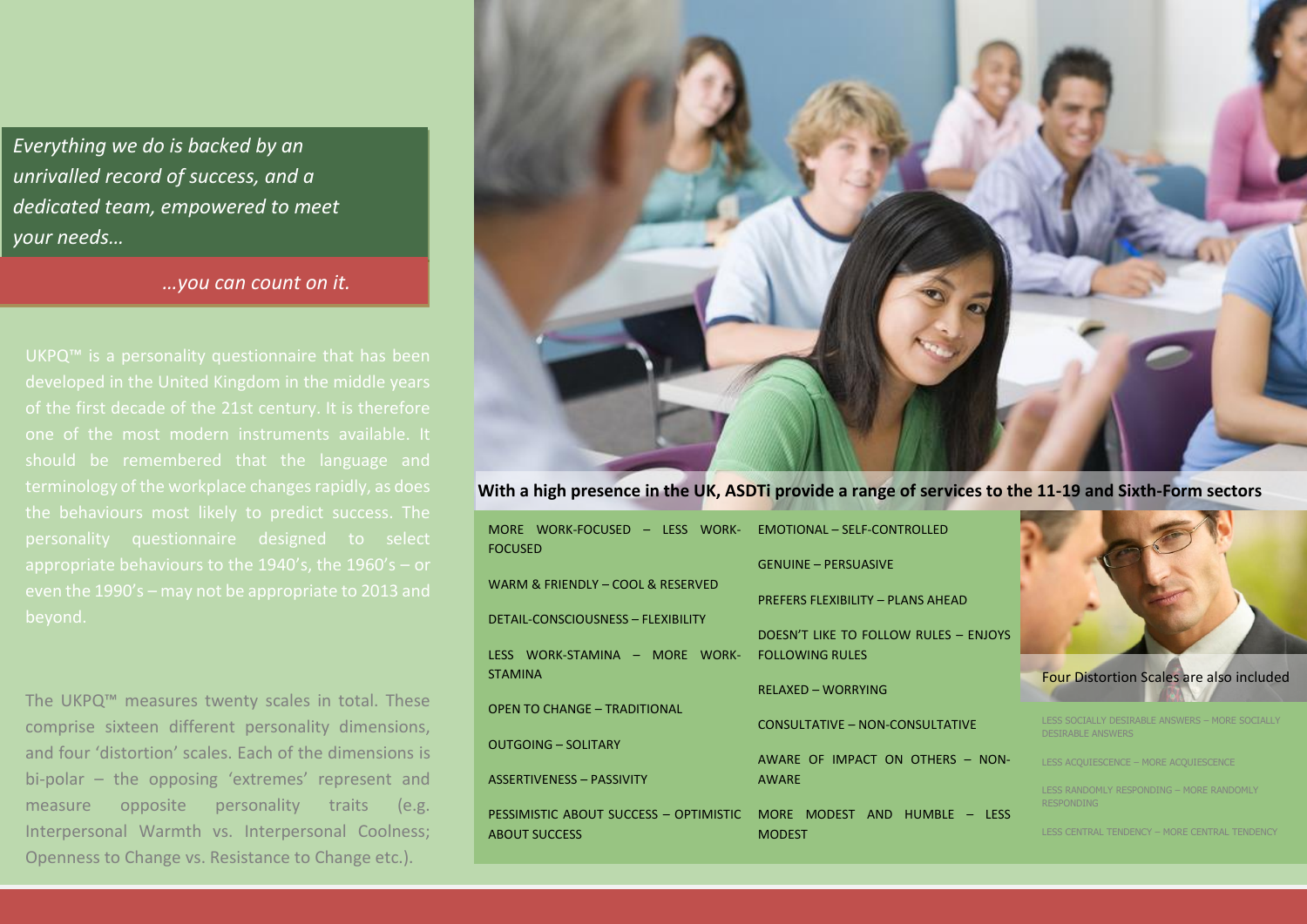Complete information on reliability and validity, including predictive validity studies showing excellent results, is given in the technical manual, available to purchase or free with the UKPQ™. Below is a summary for evaluative purposes.

### INTERNAL CONSISTENCY

The UKPQ shows four scales where alphas exceed 0.8 and there are a further five where the alphas exceed 0.73. The remainder of the UKPQ scales have alphas that exceed 0.70

Compared to other personality questionnaires this is exceptional, and shows that the UKPQ is exceedingly

For example, internal consistency alphas for the Occupational Personality Questionnaire® Concept & Factor models are often lower than 0.7 with a number of scales below 0.5 and one below 0.4. The internal consistencies of the 16PF™ show few alphas over 0.7 and many below 0.5. The OPP™ shows alphas of between 0.61 and 0.83. The internal consistencies of the NEO PI-R™ show alphas as low as 0.56, with a considerable number of scales below 0.70.

## TEST-RETEST (STABILITY)

The UKPQ shows exceptional test-retest stability. 103 applicants for positions in a variety of industries completed the questionnaire initially during the summer of 2003. They were tested again, with an average interval intervening of approximately 6 months, and their results were correlated to establish their coefficient alphas. The UKPQ showed three scales with stability coefficients that exceeded 0.9 and all other scales exceeding 0.72.

Therefore we can say that the UKPQ shows exceptional stability over time – these figures easily equal those produced by other leading instruments. The technical manual for the OPQ® Concept and factor models,

for example, shows test-retest stability (over 15 months) as low as 0.48 (Change Oriented) with several other scales around 0.5 (e.g. Social Confidence, Persuasiveness, Decisiveness).

# SCALE INTER-CORRELATIONS

The figures reported for UKPQ compare very favourably with inter-correlations reported for other instruments. OPQ® 5.2 for instance reports inter-correlations as high as 0.74, with many over 0.55. Inter-correlations reported for PIN-POINT are as high as 0.61. The highest inter-correlation in the UKPQ is 0.55, with only two over 0.50. Again, the figures are based on the UKPQ Statistical Analysis Group (N=651)

#### CONSTRUCT VALIDITY

The UKPQ scales correlate with their equivalents in the OPQ<sup>®</sup>, ranging from R = 0.80 (Warmth) to R =  $0.63$ (Stamina). They correlate with their equivalents in PeopleMapper, ranging from R = 0.82 (Work Oriented, Warmth) to R = 0.62 (Detail-Consciousness). They correlate with their equivalents in 16PF-5, such as the scale for 'Openness to Experience' ( $R = 0.73$ ). They correlate with the OPP, such as the scale for 'Assertiveness' ( $R = 0.74$ ) and excellent support is found for the dimensions of the UKPQ. Each scale correlates highest with the scale whose corresponding UKPQ Scale. Some correlations were found that exceed 0.8, and all correlations but two exceed 0.68. By comparison, the OPQ ® 5.2 shows correlates with the 16PF that range from 0.70 to 0.19 and the 16PF-5 correlates with the OPP from 0.74 to 0.44.

The correlation figures for the UKPQ exceed those reported for many major psychological tests by some margin and can be considered strong support for the UKPQ having excellent psychometric properties.

*Our client list includes many household names, but our relationships are long-term. We look for results that will last…*

# *…you can count on it.*

UKPQ™ is extremely powerful, very reliable simple to use. Further, it has exceptional reliability AND validity in education, and has 1000's of school leaders have completed UKPQ since 2005.

with no hassle to yourself. All we need is a contact number and e-mail address for the people you would like to test. You will usually have your report within a couple of days (and it can be within the hour if the testee is available).

minutes to complete. We compare your

reproduced potential strengths and potential strengths and potential strengths and potential strengths and pot

weaknesses, together with possible

*"ASDTi have the products to help at every step of a recruitment process. As clients we are absolutely delighted" Principal, NEW College Pontefract* testee to an appropriate norm group (we lents we are absolutely  $\|$  and  $\|$ sector, far surpassing those of almost any other questionnaire), and we will write a